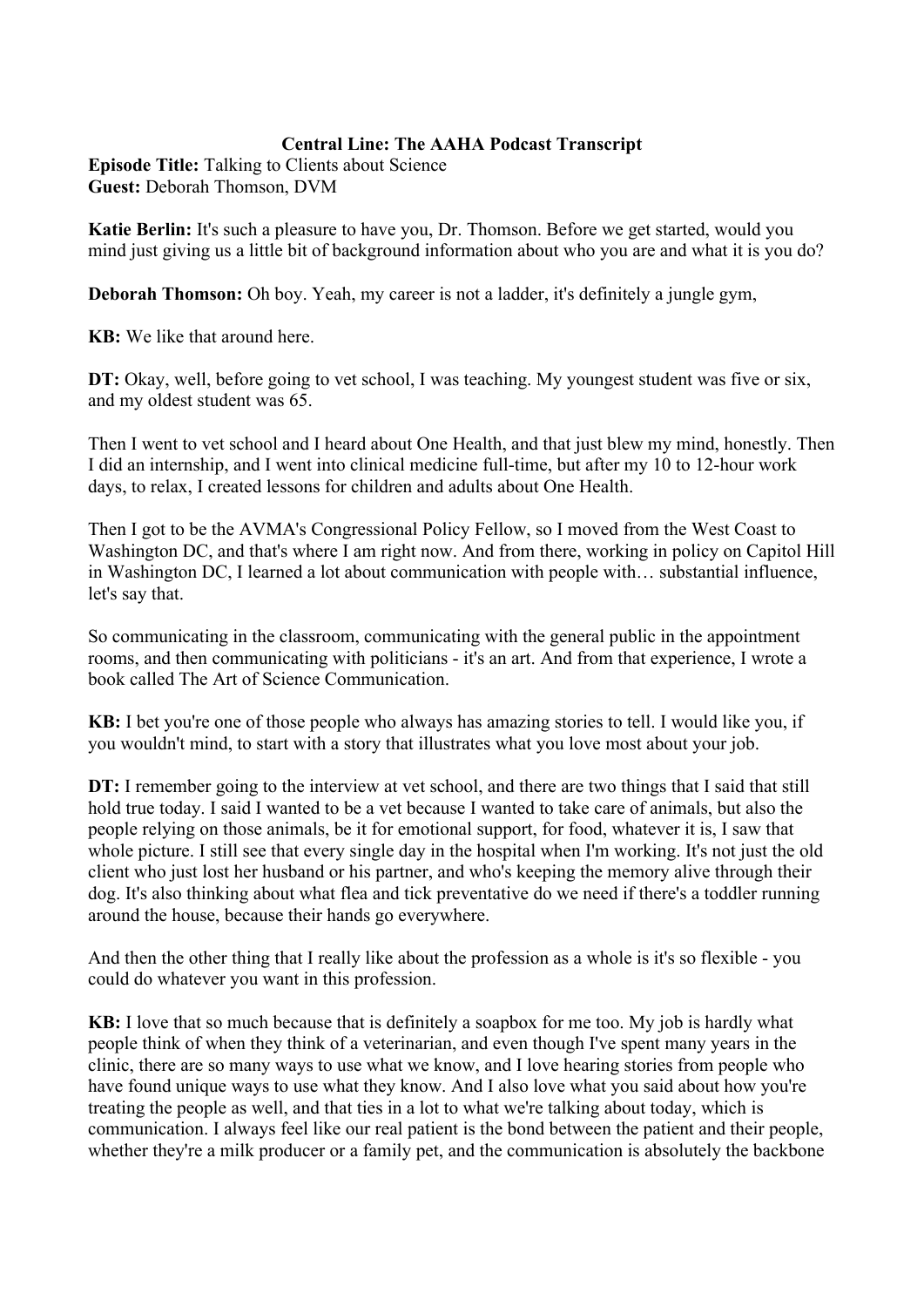of the relationship that we have with that family.

Today, what I really wanted to talk to you about is talking to clients about science.

I think we have all been in that exam room where we're faced with this client who just doesn't want to hear what we have to say about why the pseudoscience or whatever they read on the internet is probably not in the best interest of their pet's health or their family's health. So I just want to start off with the big question: Why do clients come in and argue with us about science? Why don't they just listen?

**DT:** Okay, there are two different ways to respond too, you could tear out your hair, that's option one.

Or you could take an internal deep breath, and listen to them and think they mean well, and they're doing the best with what they've got. We all typically do the best with what we have. It gets extra tricky when there are two people in the appointment room and one person says one thing. And you know how it goes.

**KB:** Yeah, it can feel like a face off real quick.

**DT:** Totally, right? And then you're the third wheel. It's a case between then typically. The goal of having that conversation go in your favor and towards the science is to say, "I understand that there's a lot of information out there. I get it. I see it too. What I'm providing to you is information that I have from sources that I really do trust. And I know this from veterinary school. I know this from experience. And here are the websites that I really like. You're welcome to bookmark them." And then see what their response is. Sometimes they're like, "Yeah, okay, whatever." And then at that point, just print it out so they can leave it in their car, and then their spouse or partner can find it.

The first thing is to introduce them to what you value as a clinician, as a science professional, as a scientist. And then open up a conversation. And stay even keeled. People pick up on that.

**KB:** And especially because it's so emotional for so many of them too. I like what you said there at the beginning, where you said you have to assume they're doing the best with what they've got. Assuming good intent is so important. We want them to assume that about us. And it's so important that we do them that courtesy back, even if it's not being delivered in a way that makes us feel that way. Oftentimes, it's just an emotional topic.

**DT:** Right. Sometimes clients say to me, "Oh, I'm such a bad owner." I'm like, "You're not allowed to say that. You're in the vet hospital with me. You are a good owner because you got here." And that just annihilates any judgment.

**KB:** Do you think it's possible to change someone's mind who seems like they're absolutely dedicated to believing this pseudoscience that they read online? Do you think with the right approach, you can actually change people's minds?

**DT:** I think reading the room is definitely the first step in how to change somebody's mind. For instance, I know raw diet is controversial. I was taught that raw diets should not be in the home.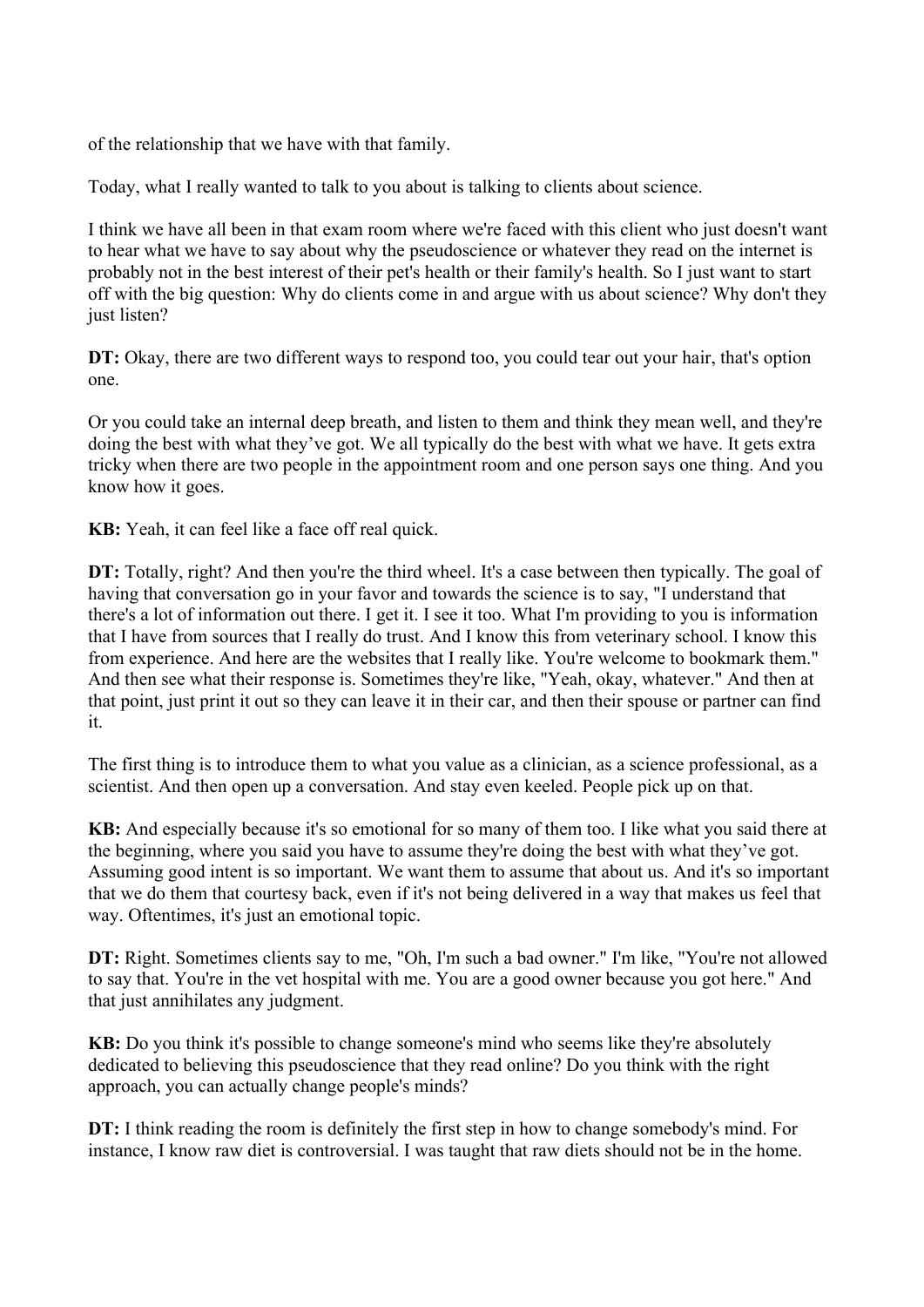When I was in veterinary school, raw diets were not allowed in the hospital for lots of different reasons. So if somebody swears by raw diets because it's best for the dogs' or cats' intestinal tract, for instance - that's the assumption, and another vet has told them that - then I tell them the story about my vet school, where it wasn't allowed through the front door. And it poses a problem for people who are possibly immunocompromised.

Bringing something so simple as dog food up to a family concern – it opens up people's minds.

**KB:** A lot of times it's not the veterinarian who's getting faced with this question first. It might be the front desk when somebody calls for a recommendation or when they are asking them if they want to take a bag of dog food home, or it might be the veterinary technician who's taking history before the exam even starts. And they're getting sort of barraged with things like, "Oh, I don't believe in that. I don't think a Lyme vaccine is safe for my dog. I read it online." So the entire team has to know how to communicate with clients about this stuff.

Do you think it's possible for vet teams to get ahead of this by either talking to clients a certain way from the beginning or having specific training about it so that they can head this off at the pass?

**DT:** Yeah, such, good questions. Yes. First off, huge shout out to front desk folks. Thank you, thank you, thank you so much for what you do. You are what makes a hospital. Because you are the front lines for the good, the bad, the ugly. As veterinarians, I think I can speak for all veterinarians, we value you because you make us.

And then the technicians... Bravo to you. We simply cannot do our jobs without you.

It really is about educating the public, our clients, before they get to the vet. If you see that there are concerns from the owner about a vaccine, something that's really important to mention is that all vaccines, all medications, anything you put in your body has possible side effects. That's just the way it goes. You know, just say it matter of factly, "That's just the way it goes." So let's review possible side effects of vaccines. If you see any sleepiness or decreased appetite, not a big deal. If you see facial swelling problems breathing, hives or vomiting, that's when you get on the phone and you call us, or if we're closed, this other number, a local ER. Chances are, we're not going to have to deal with it, but it's always good to review and have a conversation about this before we get started.

**KB:** We are supposed to talk about vaccine reactions with everybody, and I don't think we do that. And if we do, it's often because the client has asked, "Will I notice anything after this?" or "I'm worried about giving her three vaccines at one time."

I know there was a study recently that vaccine hesitancy was increasing before COVID. So even before COVID, the vaccine hesitancy in people seemed to be spreading into the veterinary world, so now I can only imagine after the last two years what people are thinking when they come in and we're recommending all these vaccines, even though they're not new, and they're so safe.

**DT:** Right. So what they pick up on are those outliers, and I think it would even hurt us if we ignore those - because then they're like, "Wait a second, again I heard this from my friend. You're telling me my friend's lying?" You know what I mean? But if we can just nip it in the bud and say, "I say this to everybody, so just hear me out. Signs of vaccine reactions are rare, but …" and then do your thing. Then put it in your SOAP.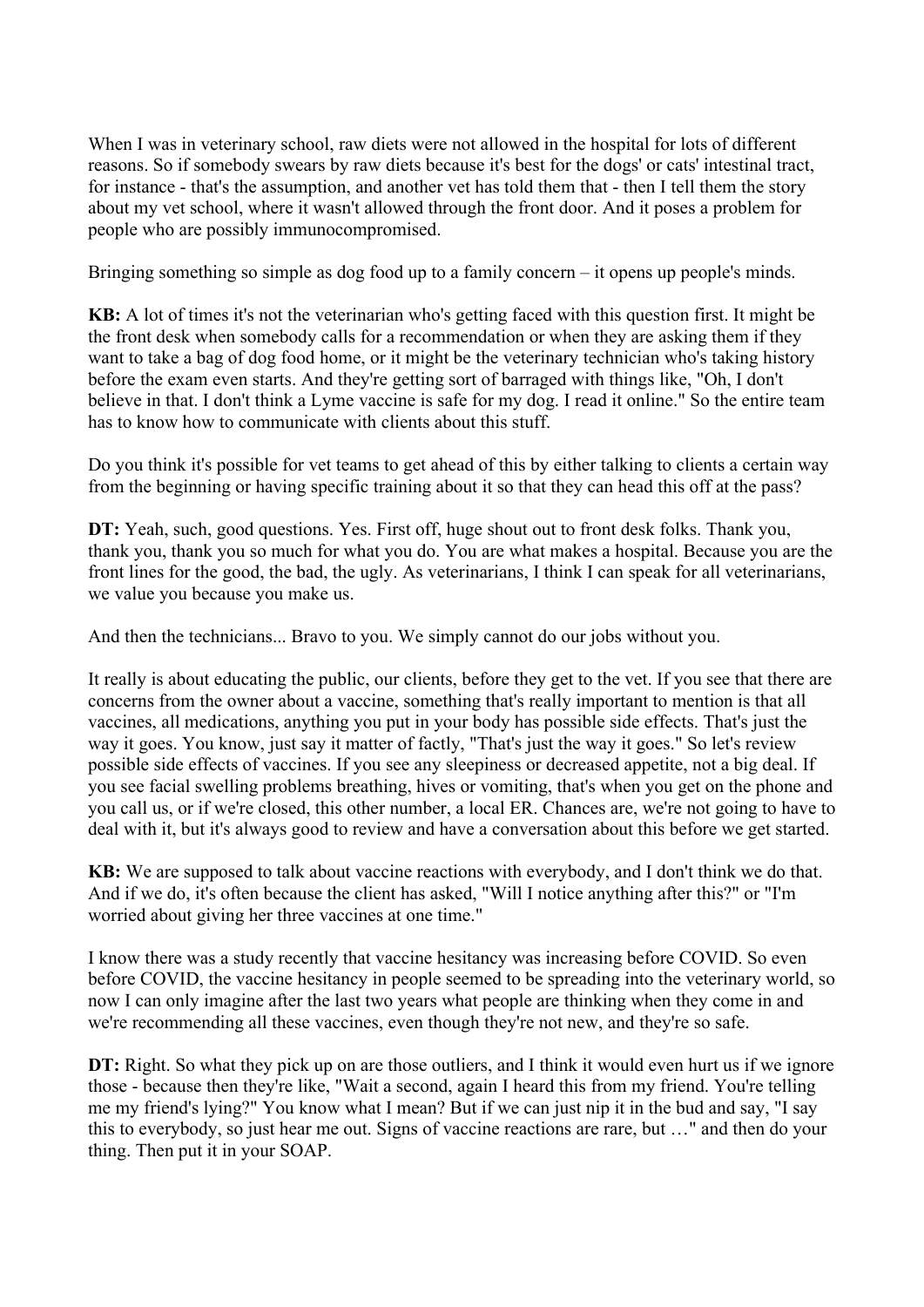When it comes to how I record it, I say, "Reviewed possible signs of vaccine reactions." And also, especially for little dogs, I would say, "You know, we can space them out. We don't have to give so many vaccines at once. Just come back in three weeks, and that way you'll see if there's a vaccine reaction and we'll know if it's because of that particular vaccine." And owners typically do that, because you booked that appointment already when they were in the building.

**KB:** That's also nice too because you're a lot more likely to get away with one vaccine in a dog who's a little bit scared. I'm coming from a Fear Free hospital, and splitting vaccines made me really happy for some of those animals.

I think a lot of the team probably feel like they shouldn't bring up vaccine reactions because it can sound negative, but that's just a perception, and if we sort of treat it matter of factly like you just did, saying the serious ones are really uncommon, but if they happen, we can deal with them - I think that's really, really smart advice.

I wanted to switch tracks a little bit here. You are a science policy advisor. That is an amazing job. And I just want to know what that was like. Do you have any stories you can share from doing that job? What was your day like doing that? Are you still doing it?

**DT:** I serve as a technical advisor to a senator right now, without naming names, so I serve to help advance legislation, bills, especially focused on One Health. My portfolio on The Hill, on Capitol Hill, was really One Health. In my policy space, I was handling public health, global health, agriculture. Certainly, the pandemic fell right in my lap because it covers everything, right? And animal health and well-being, because they knew I was a vet.

I was fortunate enough to get that position when I applied for the AVMA's Congressional Policy Fellowship. So I moved cross-country to go to Washington DC. AVMA pays for the year (you have a set salary) and then they don't tell you what to do or what not to do. They don't tell you what to work on or what not to work on. You are not a lobbyist with AVMA. AAAS, which is the American Association for the Advancement of Science, who publish Science Magazine, are the ones who train you along with about 200 other people who are often not in veterinary medicine. They could be particle physicists or chemists or evolutionary biologists or PhDs. They train you how to work in policy, how to work on the Hill.

And then you have this opportunity to have interviews with lots of different offices on the Hill that have desk space for you, and you share what you would like to work on in the policy space, and they tell you what they need from you, and you see if it's a match. So it's just like a job interview, but you arrive in Washington DC without knowing where you're going to be working. You know it's going to be somewhere in the Senate or in the House of Representatives, but you don't know where. And you don't know exactly what you'll be working on, which is all that more exciting.

**KB:** That is really exciting and to somebody like me who likes to plan, that's also very scary! So where did you end up working?

**DT:** I worked in Senator Dianne Feinstein's office, from California.

**KB:** When it comes to exam room communication, there is a little bit of politics involved, you have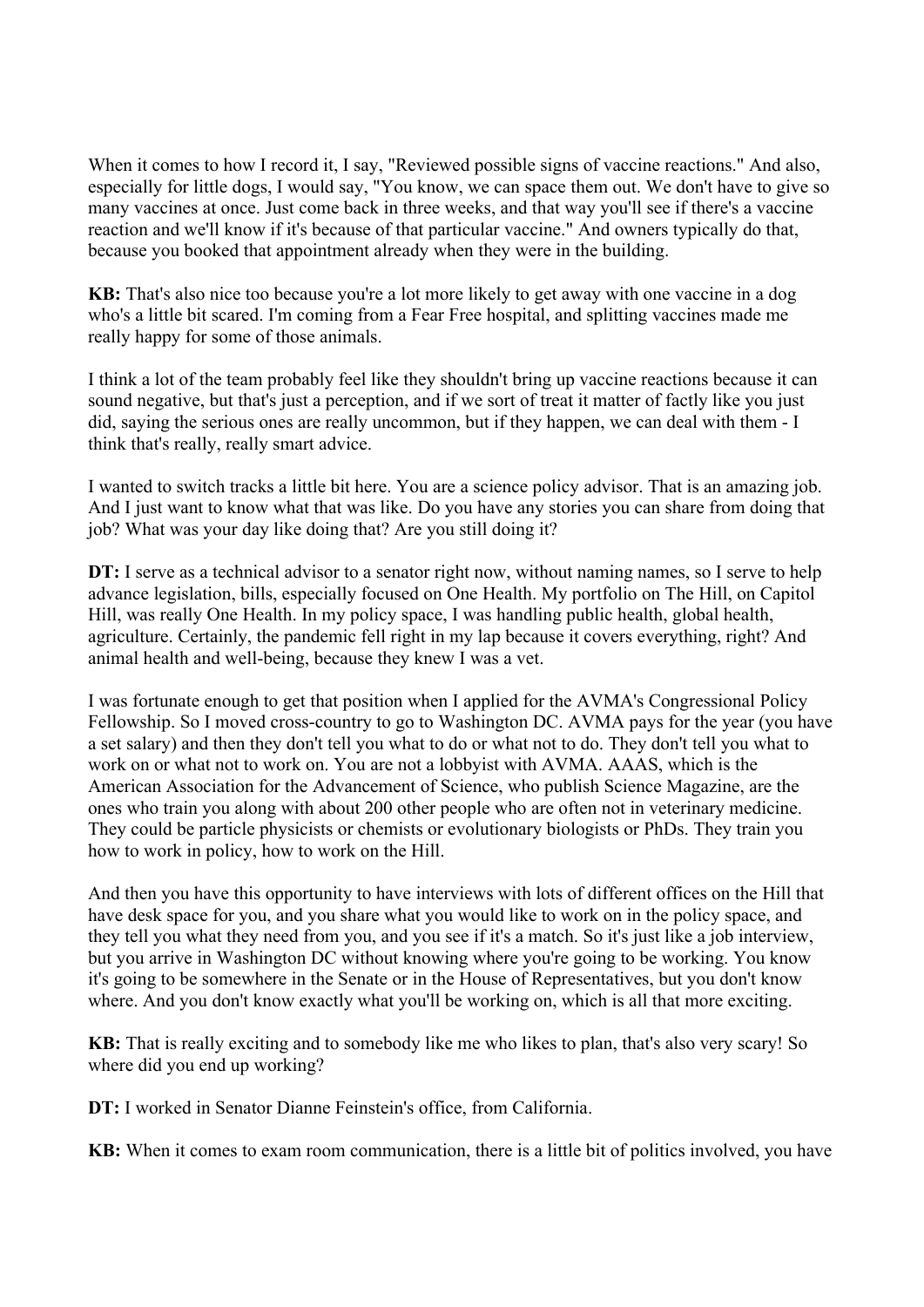to make sure that you're reading the room, like you said, and communicating in a way that is not inflammatory and not reactive. Take that times a billion and that's working on Capitol Hill! Did you learn lessons from that position and from the communication that you had to do there that you can carry over into practice?

**DT:** Yes. Oh my goodness, the stories that I have. Reading the room is number one. I have a lot of interns with me for One Health lessons, and I tell them that the very first step to strong communication with another person is to actively listen. Don't be the first one in the room to talk. Listen, see how they say things, see what they avoid saying, think through why they could be avoiding saying certain things. Is it because of fear? Is it because of ulterior motives?

Then when it comes to the Hill in particular, I was in a room with a lot of constituents, so the voters coming in could be scientists, physicians, veterinarians, engineers… they would come in and pitch their idea for a bill that could hopefully become a law, and they gave us the information that they have at their disposal on one piece of paper with all the important information, just like client handout. And sometimes, often times, they missed the mark. After the meeting was done, my colleagues would come at me and say, "Deb, can you just translate that for us? What does that mean for us?" And that happened so many times that that's what this book came down to.

**KB:** The Art of Science Communication, which we'll link to in the show notes.

**DT:** Ultimately, time after time, the mark was missed, and I saw that there was good intention, but they didn't take that last step - or they said it a way that was confusing for the folks that speak policy. I thought, "Okay, there needs to be a guide for people."

**KB:** That really fills a need because it's something the whole team could read and share. It's something we don't learn in vet school. We might have classes that in discuss communication, but there's so little exposure until we get out and then we're like, "Now what?"

**DT:** Oh my gosh, Katie, I had flashbacks just now. I remember in final year in vet school, they recorded us. They had a video camera up in the room, and you're just one on one with the client. So I do my thing, I come out, and then the only feedback was, "Okay, that was good." And then I'm going to be graduating in how many months?

In this book, the entire middle section is how to communicate with clients about science. I talk about living in veterinary medicine in a good part of that book.

**KB:** I feel like those skills are essential for just living today, because as veterinary professionals, we know so much and we forget that the people who are leaving scary comments on the internet, on news sites, don't necessarily have the background we have. I do feel like sometimes we go into that exam room armed for battle, because we feel like the people that we've been seeing leaving these comments, who sometimes are our friends, which is the worst feeling, then are also in the exam room facing us, and we just go in with that internet warrior attitude. Do you feel like that's true?

**DT:** I totally hear you. I feel like if there are people coming to the veterinary hospital and they have information that's not completely accurate, that's misinformation. Let me just mention this because it is all over the news and people say disinformation and misinformation, so let's just break that out a little bit.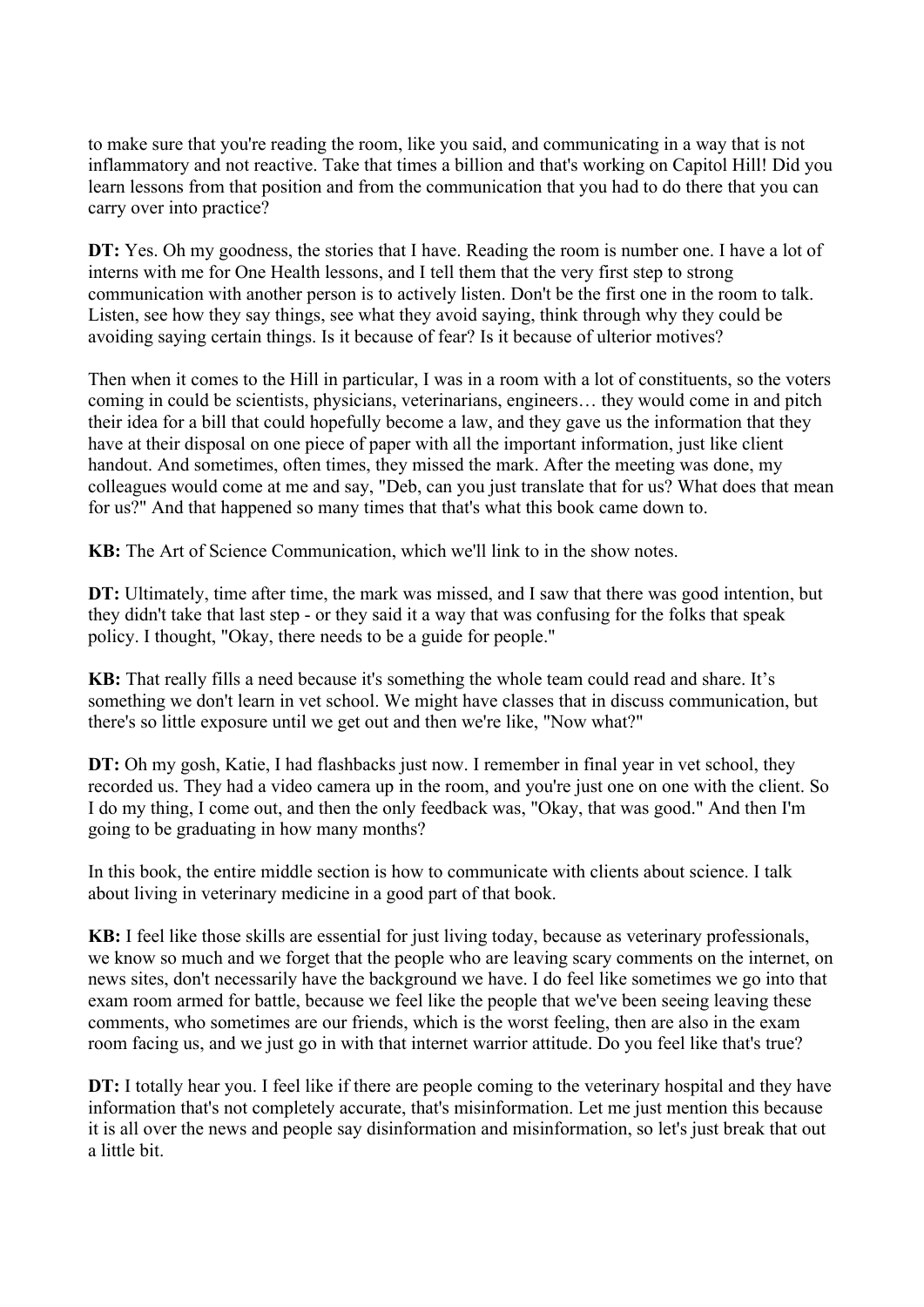Misinformation is that unintentional "Oopsie, I got something wrong." Disinformation is purposefully feeding falsity - feeding error to the general public. That's a form of manipulation. So misinformation can be managed because the intentions are good. Disinformation comes from not a good source.

**KB:** It's like you said - listen to what the client is saying and not saying, and they may tell you where they've heard this information, and that can also give you an idea of how to approach the conversation. Maybe their aunt told them something about her dog that she heard from her cousin's vet, and then it's probably not going to be quite accurate. And it's different if they've been going to a certain website about dog food, and they've been fed information that is absolutely not true. That requires a different conversation, and neither one requires judgment because they don't know.

And this reminds us to make a distinction when we're talking to people - that not all incorrect information is coming from the same place or the same intent.

Okay, so the internet can be our friend and it can be our enemy, and when it comes to science information, a lot of times we feel like we're sort of beating our heads against the wall battling this constant influx of both misinformation and disinformation. Do you have any tips for how we can kind of use the internet to our advantage to help with these science communications rather than blaming it?

**DT:** Let's say [they need to know about] congestive heart failure. Something complicated that stresses the owners out legitimately. They can go on lots of different websites and get lots of different information, but I do like veterinarypartner.com. I do like AAHA. I do like anything associated with a veterinary school.

I print out at least the first page of the website, and I tell people, "Bookmark this page." Use technology to your advantage. Have somebody go back into the room, if you physically can't, and have them say, can you read this information, and the doctor will be back in very shortly, and we'll talk you through this. But this is some information I want to provide to you.

Then at least they're not sitting alone in the room, freaking out, worrying about their dog, right? At least they have some answers, which takes care of a bit of stress, even though congestive heart failure is a serious matter.

**KB:** I'm just thinking about that from a position as somebody who's been a patient in a lot of doctors' offices recently. I've been battling with a mystery neurologic thing, and it's so scary. And until you're the patient, or the owner of the patient, and you're sitting in that room alone and you don't have answers, and you're waiting half an hour for the doctor to show up that you waited weeks to get in with, and you don't feel good, and you're worried that they're going to tell you it's something bad, and then you're worried that they're not going to be able to tell you anything… It is one of the scariest experiences imaginable. We should update owners periodically and make sure they're not just sitting in there with no information, but we don't think about that.

And if we don't give them a website they're going to Google, and then who knows what's going to show up? I know this because I spent a lot of time Googling because nobody said, "Here, I know we're not finding answers, here's a website I really like, if you want to read about the some of the differentials that we're talking about." I wanted scientific papers, but I would have taken a website.